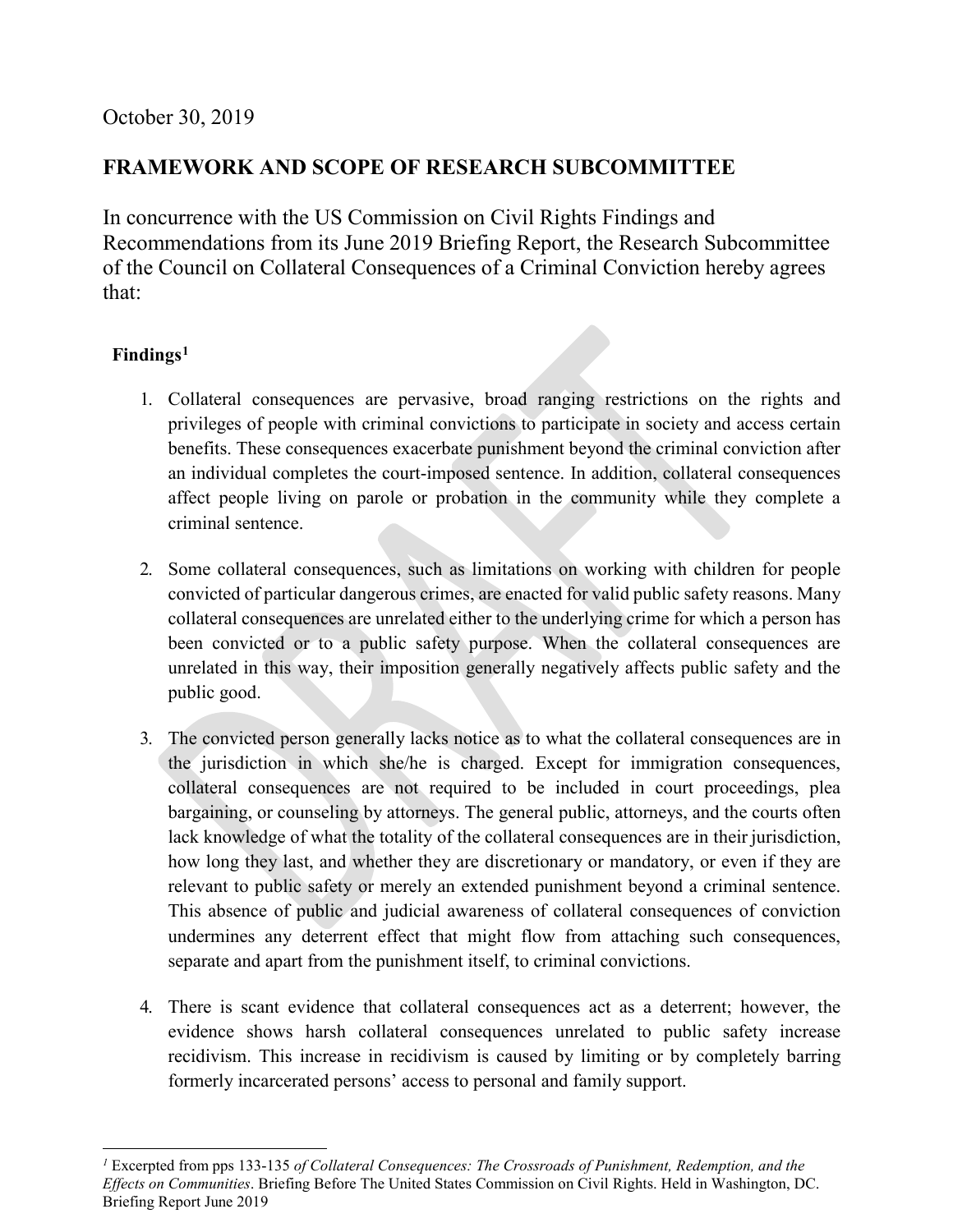- 5. Many collateral consequence restrictions on professional licensing serve an anticompetitive function and work against the public interest. They hinder the chances for and likelihood of rehabilitation for the formerly incarcerated person.
- 6. Voting restrictions because of a criminal conviction vary sharply by state. Some states allow individuals to vote while in prison and some require individuals to submit applications for restoration of the right to vote years after they have served their criminal sentence. Other states require a full pardon for the restoration of rights. In November 2018, Florida voters overwhelmingly required the state to restore voting rights to people with criminal convictions who have completed their sentence. The constitutional amendment was approved by a margin of 64% in favor and 35% against with more than 8 million votes cast.
- 7. The federal courts and some states permanently bar any person with a felony criminal conviction from sitting on a criminal jury because of a belief that such persons will be biased toward criminal defendants. Studies do not show pro-defendant biases among people with criminal convictions. Rather studies show that formerly incarcerated individuals are no more biased than other potential jurors. Some states also bar persons with felony convictions from sitting on civil juries after they have served their sentences.
- 8. Restrictions on public housing and public benefits, including TANF and SNAP, make people acutely vulnerable upon leaving prison. Many people who leave prison do so without money and resources for basic living expenses, which are not easily obtained in part due to the restrictions on public benefits and housing. These consequences fail to protect the public safety and can lead the formerly incarcerated person toward unlawful means to earn subsistence money. Data show that persons subject to these bans are overwhelmingly women.
- 9. Many jurisdictions suspend driver's licenses based on criminal convictions, unrelated to whether the restricted person's conviction involved a criminal driving violation or an offense linked to driving. These restrictions severely limit employment opportunities, leaving people unable to support themselves, which can lead to recidivism putting the public's safety at risk.
- 10. Access to federal financial aid for higher education is suspended for people with drug convictions, but not for other criminal convictions. This restriction is not related to drug offenses, and is not connected to a purpose that has been shown to promote the public good.
- 11. Employment is difficult to access for those individuals with a criminal conviction as many employers choose to use a blanket ban on hiring any person with a prior criminal conviction regardless of the offense committed by the person. In some jurisdictions employers are not permitted to inquire about criminal history on an employment application but must delay questioning and background checks about criminal history until a group of finalists are chosen by the employer. These jurisdictions do not bar employers from hiring their candidates of choice or performing background checks later in the hiring process. The EEOC has issued guidance to employers on conducting criminal background checks in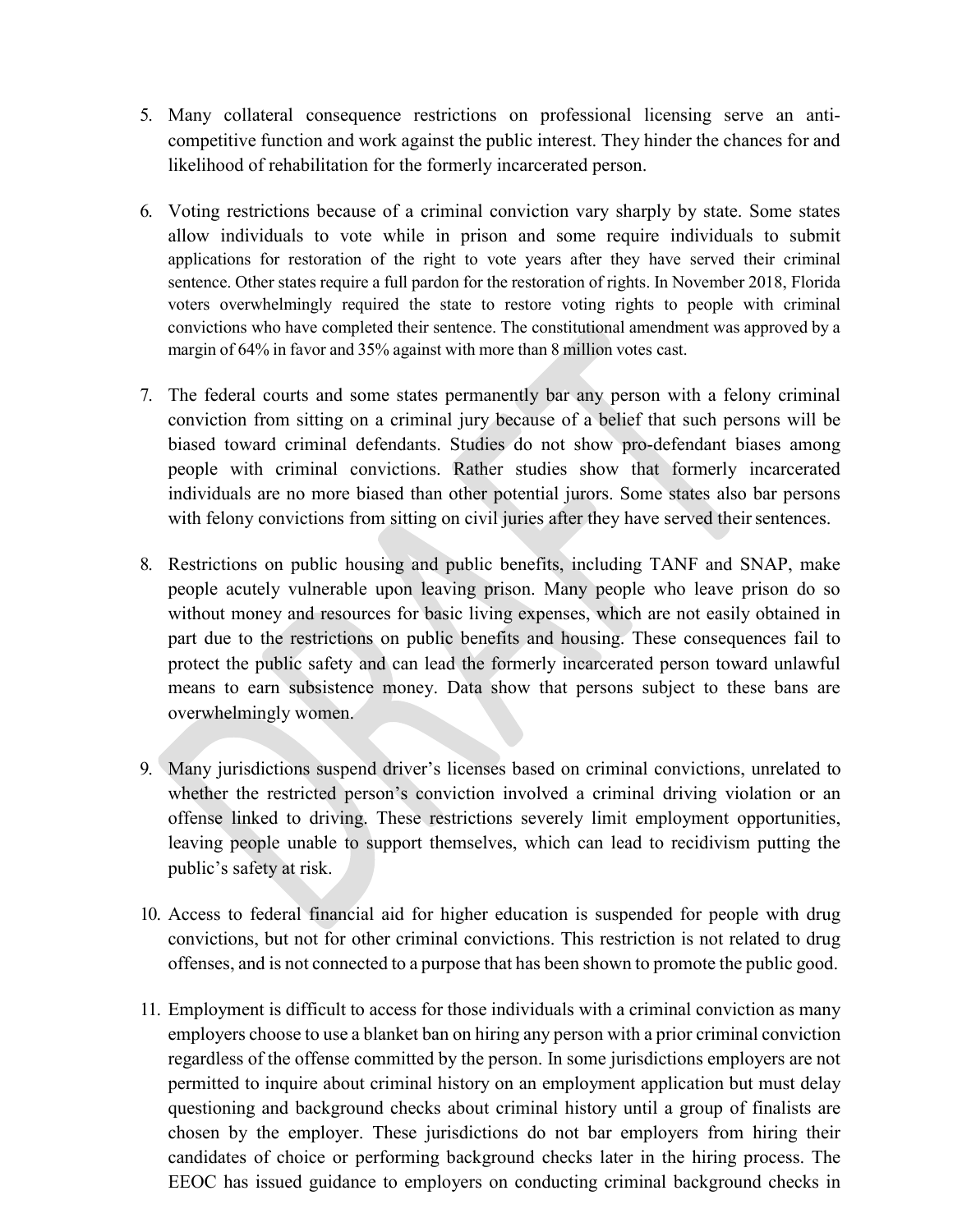ways that reduce unnecessary consequences and racial disparities.

- 12. The processes people must undertake to restore rights, for example through applications for pardon or for judicial record sealing, are often complicated, opaque, and difficult to access. They often require hiring a lawyer, court filing fees, collecting evidence and several appearances in court before the state will grant such restoration.
- 13. States, such as Pennsylvania, have instituted automatic restoration of rights and sealing of criminal records for certain offenses after a period of time with no further criminal convictions without the need for individuals to petition for record sealing.

The findings in this report provide the necessary research and evidence to allow the Council to utilize the following recommendations as a guideline for the scope of the Research Subcommittee's work. Absent the from the report's findings are references to recommendations requiring federal legislative action. Therefore, the report recommendations that the Research Subcommittee will focus on are: [2](#page-2-0)

- A. Collateral consequences should be tailored to serve public safety. Policymakers should avoid punitive mandatory consequences that do not serve public safety, bear no rational relationship to the offense committed, and impede people convicted of crimes from safely reentering and becoming contributing members of society.
- B. Jurisdictions that impose collateral consequences should periodically review the consequences imposed by law or regulation to evaluate whether they are necessary to protect public safety and if they are related to the underlying offenses.
- C. State and local jurisdictions should undertake a comprehensive analysis of collateral consequences authorized or required by their laws, collect them in a publicly available format, and analyze the connection of each restriction to public safety and the broader public interest. Consequences not serving the public interest should be repealed. Arrest alone should never be sufficient justification to limit rights and privileges, except as set forth by the court in which the charges are pending.
- D. Jurisdictions should compile and clearly identify collateral consequences in a format accessible to the public. Court systems should require these consequences to be incorporated into counseling, plea bargaining, and sentencing considerations.
- E. States should consider restoration of the right to vote to all people who have been released from incarceration or are on probation/parole and are currently disenfranchised because of criminal convictions. Denying the right to vote does not serve the public safety or interest.

<span id="page-2-0"></span> <sup>2</sup> Excerpted from pps 135-137 of *Collateral Consequences: The Crossroads of Punishment, Redemption, and the Effects on Communities*. Briefing Before The United States Commission on Civil Rights. Held in Washington, DC. Briefing Report June 2019